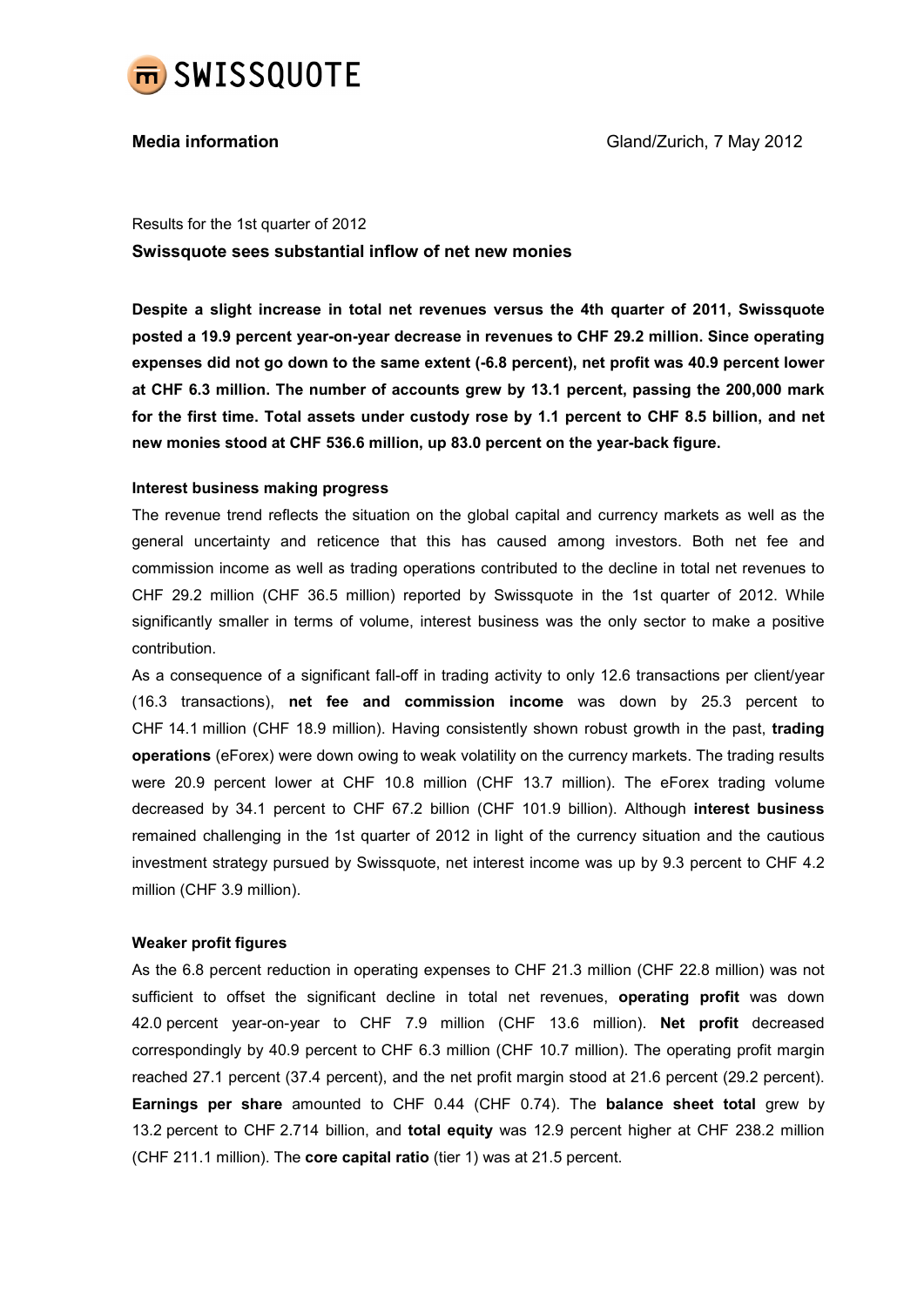

## Increase in number of accounts and assets under custody

Compared with the corresponding year-back period, the total number of accounts rose by 13.1 percent to 200,140. The breakdown is 159,592 trading accounts (+5.3 percent), 28,840 saving accounts (+86.6 percent), 11,023 eForex accounts (+16.8 percent), and 685 ePrivate Banking accounts (+41.5 percent). At CHF 8.478 billion (CHF 8.382 billion), assets under custody were 1.1 percent higher than in the 1st quarter of 2011. At the end of the 1st quarter of 2012, assets of CHF 7.855 billion were held in trading accounts, CHF 479.5 million in saving accounts, CHF 121.1 million in eForex accounts, and CHF 22.6 million in ePrivate Banking accounts. The trend in net new monies was very encouraging in the 1st quarter, 83.0 percent higher at CHF 536.6 million (CHF 293.3 million).

### Swissquote launches oil trading

The latest Swissquote product addresses a wish expressed by numerous clients to be able to trade oil directly in real time on the various Swissquote platforms (FXBook, Advanced Trader, MetaTrader 4). Clients can now trade commission-free in West Texas Intermediate (WTI) crude oil, the most traded energy product worldwide. With a leverage effect of up to 30:1, high liquidity, narrow spreads and a minimum volume of only one barrel, this provides an alternative to futures contracts.

The complete financial report for the 1st quarter of 2012 can be found at: http://www.swissquote.ch – THE COMPANY/Investor Relations/Reporting

#### Swissquote - Banking.Self-made.

As a leading provider of online financial services, Swissquote offers innovative solutions and analysis tools to meet the wide range of demands and needs of its clients. As well as various online trading services, the userfriendly platform also provides solutions for eForex, ePrivate Banking, eMortgage and flexible saving accounts. In addition to a low-cost service for private clients, Swissquote also offers specialized services for independent asset managers and corporate clients.

Swissquote is quoted on the SIX Swiss Exchange (SQN) and holds a banking license. The company is subject to supervision by the Swiss Federal Financial Market Supervisory Authority (FINMA) and is a member of the Swiss Bankers Association.

#### For further information

Marc Bürki, CEO Swissquote Bank AG, Chemin de la Crétaux 33, CH-1196 Gland Tel. +41 22 999 98 50, fax +41 22 999 94 54, mobile +41 79 413 41 45

marc.burki@swissquote.ch

#### Nadja Keller, Assistant to CEO

Tel. +41 44 825 88 01, nadja.keller@swissquote.ch

## Agenda 2012

| 08.05.2012 | Annual General Meeting in Zurich                                                       |
|------------|----------------------------------------------------------------------------------------|
| 27.07.2012 | Figures for the 2nd quarter of 2012 (presentation at the SIX Swiss Exchange in Zurich) |
| 06.11.2012 | Figures for the first 9 months of 2012 (conference call)                               |